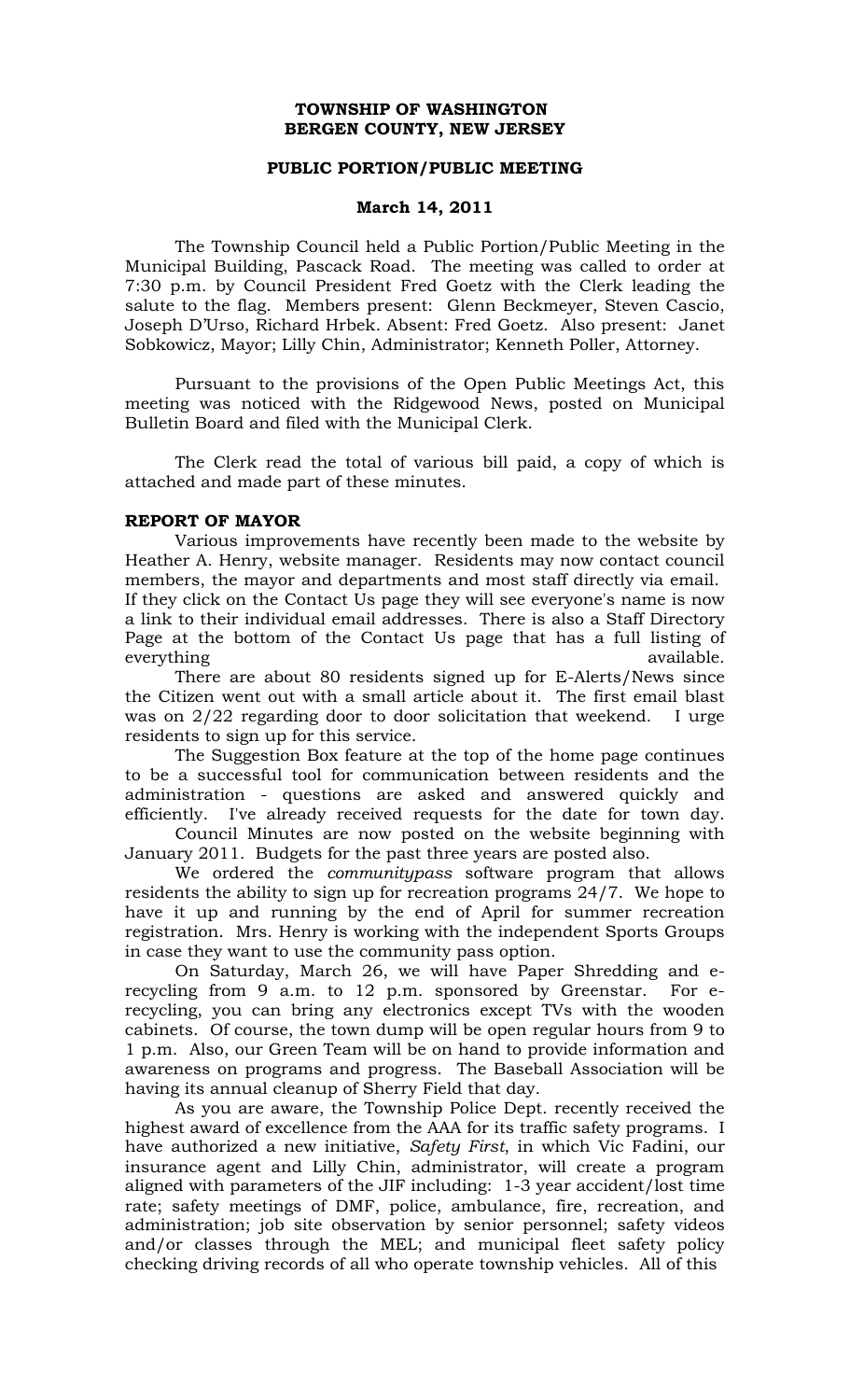Page 2 March 14, 2011

has to be documented and reported online. The goals are obvious- improve safety, document the safety measures we already have in place, and then qualify for a Municipal Joint Insurance Fund recognition award.

Speaking of awards, congratulations are in order for the Girls Track Team at Westwood HS for their second year of winning the North 1 Group 1 state sectional title, Big North American Division title (smaller group), and also went to the Nationals for the first time. Three girls got all county first team honors—Dana Bianchi, Michelle Cascio, and Gabrielle Sloezen. Meghan Kocher and Caryn Meyers got second team All County. Dana Bianchi, Michelle Cascio, Meghan Kocher, and Gabrielle Sloezanm medaled in the 400x400 in the National Indoor Championships.

The next meeting of the Memorial Day Parade committee is Tuesday, March 22, 2011, at 7 p.m. in the third floor conference room at the Town Hall. Please join us if you are interested in helping with this memorable event.

The Knights of Columbus is sponsoring a Farmer's Market from June to September this year as other organizations are doing in neighboring communities.

From my previous reports, it is very obvious that our scouting program is flourishing and provides us with a network of traditional values. On March 3, I was proud to attend a gold award ceremony for Troop 1144 where 10 young ladies received the highest award in Girl Scouts. Parents, troop leaders and scouts deserve a huge thank you for their work.

On March 6, I attended the Blue and Gold Dinner sponsored by Cub Scout Pack 228 in which various levels such a tigers, wolves, bears, webelos I and webelos II talked about their activities and accomplishments. I was very impressed with the trips, projects, and activities completed by the scouts. The volunteerism here is great--den leaders and parents are doing an outstanding job--makes me proud to be the mayor of this community.

On March 9, I attended the Pascack Valley Mayors Meeting with Senator Cardinale as our guest speaker. It was very timely because we were able to be part of a conference call with the Governor's office where we learned about a new resource that would be available to us for the oncoming storm of March 10 and 11. It is called The Rock and we have a specific number and access code to call should be need outside resources to assist with flooding in our communities. Fortunately, we did not need it.

Also at that meeting, Senator Cardinale told us about a bill (S-54) that changes restrictions on certain county or municipal stream cleaning activities to "streamline" the process for undertaking projects to clean, clear, or desnag. He has requested that the council pass a resolution endorsing this bill.

Ken Poller, township attorney; Joe D'Urso, councilman; Rich Hrbek, councilman; representatives from the cell tower companies, and I met here last week to discuss the tower, which is on the council agenda.

On Saturday, March 12, 2011, Lt. Glen Hooper was promoted to Captain and First Sgt. Hackbarth was promoted to Lieutenant. Chief Ciocco and Director Cicchetti made these recommendations in December 2010. Glen Hooper, a dedicated member of the department, has been doing captain's work for many years now, and Gregg Hackbarth's reputation as a safety expert and all-around excellent policeman is well known throughout the area. Of course, the cost factor worried me as I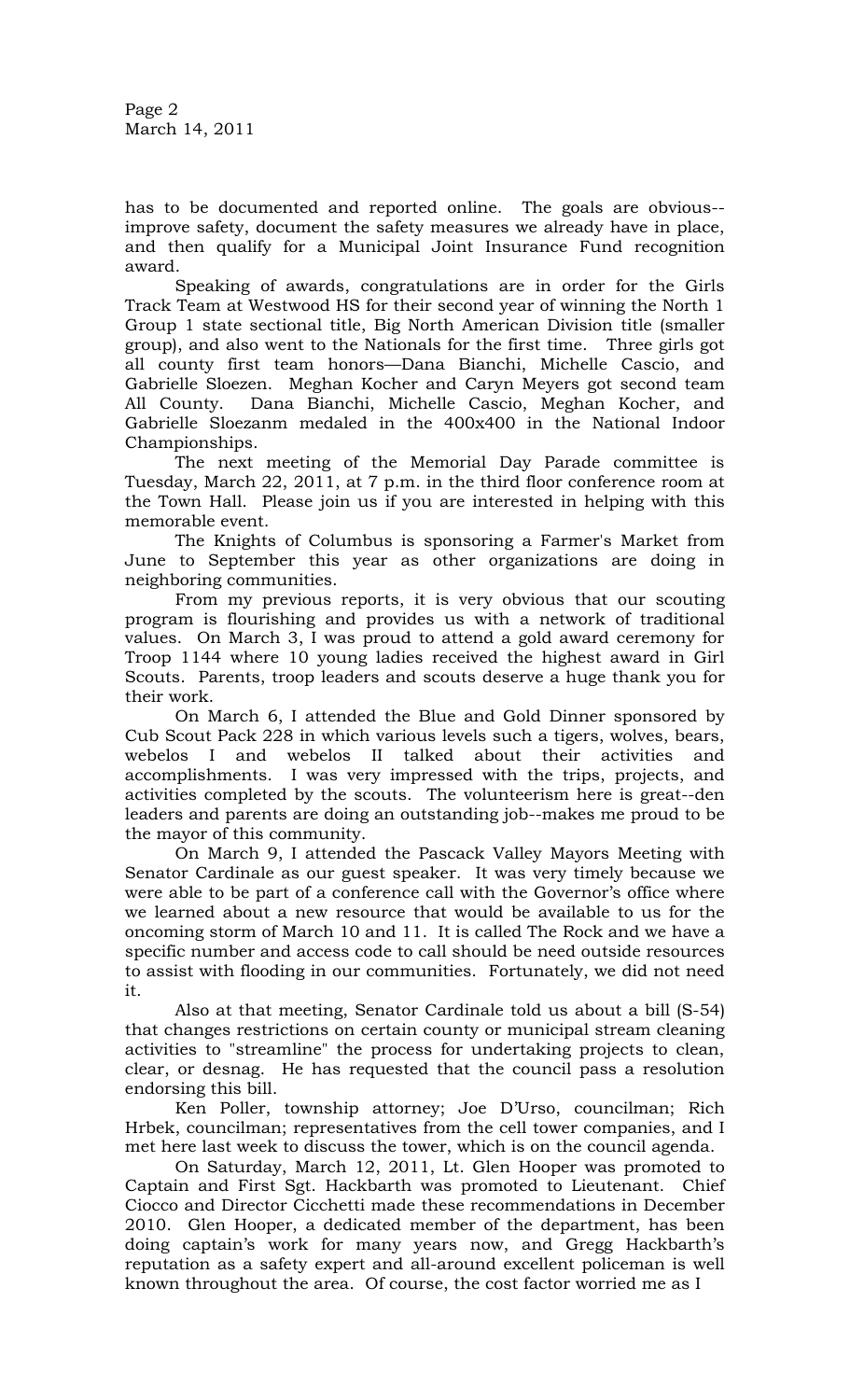approached the new budget season as well as the council's motion to remove captain from the line up. However, both of these officers agreed to the new positions without any increase in pay for the rest of the year. I know that the Council is discussing changes to the table of organization, and it does need to be done since the department is getting smaller in numbers. After March 31, we will have 20 members down from 22 in 2009. I support streamlining the t o and e from this point on.

Yes, there was a fatal shooting encounter. Everything is in the hands of the prosecutor's office and we cannot make comments on the incident. However, when I got the call very early Saturday morning, there was no doubt in my mind that everything would be handled impeccably by this police department.

If that wasn't enough, Sgt. Curl called me to come to a raging house fire late Sunday night. Again, I was impressed by the coordination of the entire fire scene. I want to thank our fire department, ambulance corps, and mutual aid fire departments that came to assist us in this difficult time. Many neighbors came out to offer help also.

 I have attended several meetings in reference to the above roadways—at the highway authority, here with representatives from Woodcliff Lake and assistant county engineer Gary Ascolese, and a simulation at the Bergen County Administration building. Much to my chagrin, I received an email from the County with a Resolution attached approving the plan and awaiting a concurring resolution from the Township of Washington. They have a long wait.

Tom Mechan, fire prevention chief, retired from that bureau after many years of service to this community.

As such, Fire Director Tom Sears worked with Lilly Chin, administrator and OEM director Bill Cicchetti to organize a new fire prevention bureau. The bureau inspects buildings for fire hazards, reviews building plans for compliance with fire prevention ordinances and codes, and educates the public about Fire Prevention. Director Sears actually enrolled in a 12 week course to be up to date on the state requirements. He is to be commended for his hard work and dedication in making sure that everything is state compliant. The new chief of the bureau is Jim Strabone and he will have 3 inspectors. The council has been given a list of fees that need to be updated in our current ordinance. Also, we had to purchase a software program called ESPN, which is connected to the state and keeps track of every inspection and the results of each one with printouts available at any time. We will all learn more when Director Sears and Prevention Chief Strabone appear at the March 28 council meeting.

# **REPORT OF ADMINISTRATOR**

Mrs. Chin spoke about the amount of money the town received from recycling. The work at the Firehouse is scheduled to begin soon with money received from the Energy Grant. Mrs. Chin thanked all emergency departments for staying on standby during the recent rainstorm on March 9 through the 10th. She reported the cost of purchasing tracking devices for vehicles used by the DMF.

# **REPORT OF COUNCIL**

**Mr. Hrbek** - Mr. Hrbek thanked the police department and commended them on the way they handled the gunman situation over the weekend. April 30 is opening day of Baseball season. The town did not experience any major flooding during this last rainstorm.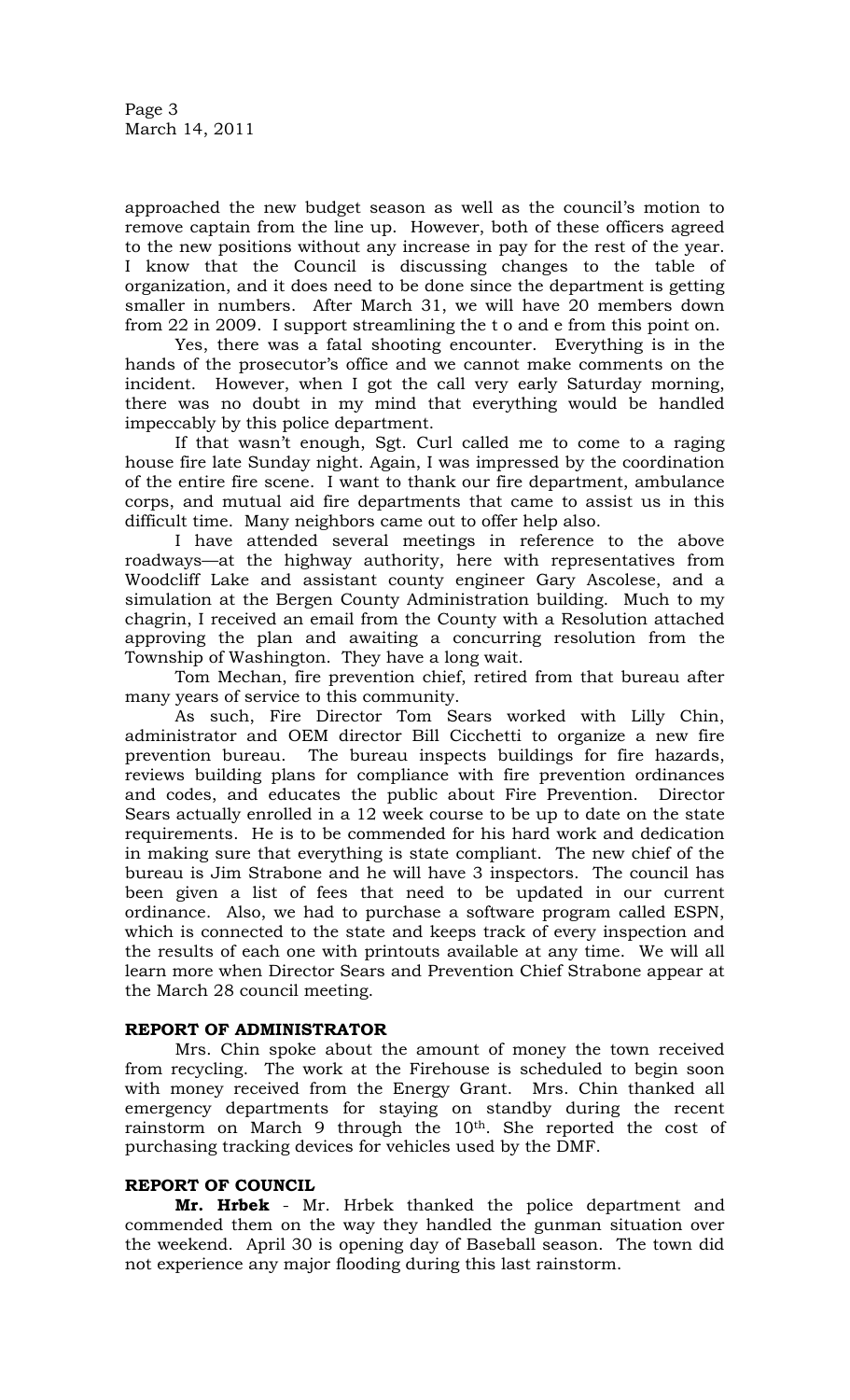Page 4 March 14, 2011

**Mr. D'Urso** - Mr. D'Urso said that he did not like the sight that the township has chosen for the cell tower and felt the town overlooked specific town-owned sites along Pascack Road. He congratulated the two police officers on their promotions. He was not aware of the promotions until this afternoon. At recent JIF meeting a topic of discussion was to look into ranking and structure of police departments during this economically hard time and to follow the lead of Trenton. Contract negotiations are coming up soon.

**Mr. Beckmeyer** - Thanked Mr. D'Urso for looking into the new spots for the cell tower. He thanked the fire department and police department for all the work they did this weekend. They were very professional and did things the right way. He congratulated the two police officers on their promotions.

**Dr. Cascio** - Dr. Cascio congratulated the police on their promotions and commended the police and fire department on their handling of the events that occurred over the weekend.

# **APPROVAL OF MINUTES**

A motion was made by Mr. Beckmeyer, seconded by Mr. D'Urso to approve the minutes for February 28, 2011 Public, February 25, 2011 Budget, March 7, 2011 Budget

Ayes: Councilmen Beckmeyer, Cascio, D'Urso, Hrbek Nays: None

A motion was made by Mr. Hrbek, seconded by Mr. D'Urso to approve the minutes for March 2, 2011 Budget Ayes: Councilmen Cascio, D'Urso, Hrbek Nays: None Abstain: Mr. Beckmeyer

#### **PUBLIC PORTION**

A motion was made by Mr. Beckmeyer, seconded by Mr. D'Urso to open the public discussion.

Ayes: Councilpersons Beckmeyer, Cascio, D'Urso, Hrbek Nays: None

**Eamonn Twomey, 187 Devon Road** - Mr. Twomey commented on the increase of the recreational programs. He stated that the increases over the past two years in some of the programs were up 75%. Dr. Cascio said the five dollar increase in the registration cost for all sports was due to the new on-line sign up system. He said that the increases were looked at and it was not fair that some sports programs greatly fund other programs.

**Arthur Knox, 353 Jackson Avenue** - Mr. Knox said that municipal property trees are in bad shape, with some dying due to neglect and DMF trucks running engines near them. He said the complex looks unkempt and the fence running behind the Jackson Avenue properties is falling down. The DMF is an eyesore. The trucks take to much room in the parking lot. He said that a new DMF should be built in a different location and additional parking and landscaping could be put in its place. Mayor Sobkowicz said that the yard is cleaner and in better order than in the past. The trees will be replaced and she asked Mr. Knox to help pick a new fence to replace the old. Mr. Knox said that he knows the majority of council does not want a cell tower.

**Raymond Bernroth, 838 Crest Place** - Mr. Bernroth said that he was happy that Mr. D'Urso is working so hard to look for a new location for the cell tower. He would like the tower to go in soon.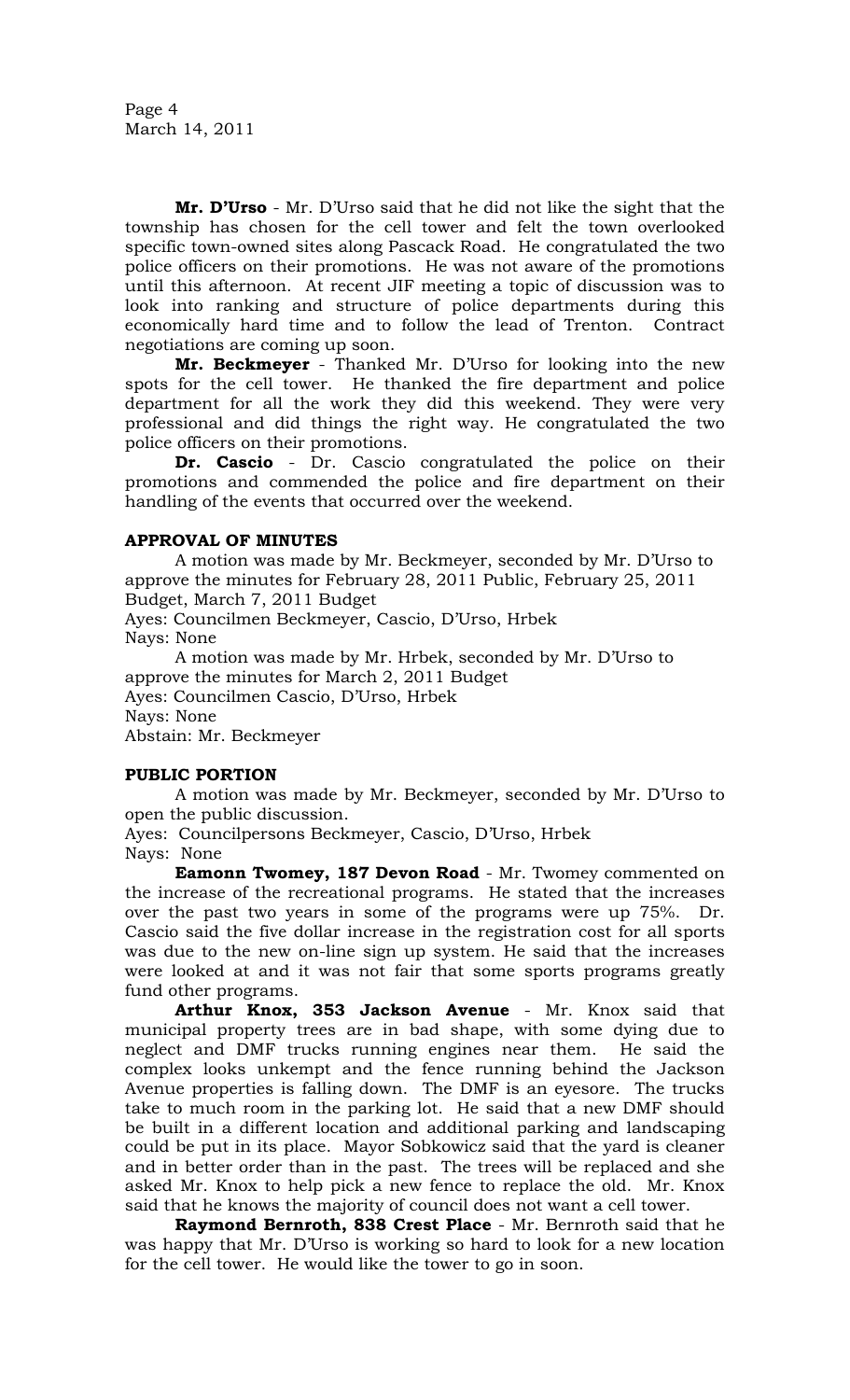**Diane Ferrara, 745 Amherst Drive** - Ms. Ferrara said that she was involved with the cell tower issue when it was proposed on private property. She stated that it is not a matter of cover, it is capacity. The town needs to make municipal property available. She said she can not tell the difference between a tower 140 and 120 feet. She spoke about different styles of towers. She asked if the town would hire an expert during the process. She said the housing for the tower components could be made to look attractive. She commented on articles from Pascack Press. She asked the council to consider changing technology in the future.

**Rosa D'Ambra, 423 Colonial Boulevard** - Mrs. D'Ambra spoke about alternative technology that the expert brought up during a presentation three years ago. Mr. D'Urso stated that all three carriers stated that a tower is needed and they could not do an alternate means. If the town does not comply with a tower the carriers will sue the town.

**Elizabeth Reeves, 266 Wilson Avenue** - Mrs. Reeves spoke about the fact that the end of Wilson Avenue has never been taken care of well by the town. She stated that if the tower goes on the town-owned Wilson Avenue property than it will be abutting Pascack Road and will be highly visible to those who drive through the town. Mr. D'Urso said that he is aware that the town has allowed the property to be used for a number of projects and have neglected the property. This has had a negative impact on her neighborhood.

**Joanne Anastasi, 330 Pascack Road** - Mrs. Anastasi read several passages from the town's master plan. She told the council that she requested certain pieces of information, studies and reports regarding the cell tower and was told that the town did not have certain requested information to give her. She spoke about property maintenance codes and the fact that the tower has not gone in front of the town planning board as yet. Safety reports and other information that should have been done at this point still need to be done. Mayor Sobkowicz stated that the cell carriers still need to provide a site plan to the town and go up in front of the planning board. Mr. Poller said that there is a process that needs to be gone through. All parties needed are involved. No one targeted any specific area. He spoke about the fact that even though something is not in the master plan that does not mean the state or county will not supersede our plans. Mrs. Anastasi asked why municipal properties do not have to follow zoning ordinances for the zones they are in.

**David Snyde, 91 Windsor Circle** - Mr. Snyde said that he wrote an editorial in Community Life recently. He said that not having a cell tower is a danger to the town. The issue of the cell tower has been a topic for four years. He said the town hall municipal property is the most logical place. Mr. D'Urso stated that there are municipal properties that were never considered. Mr. Snyde asked how long it will take to finalize a decision.

**Charles Matasker, 347 Jackson Avenue** - Mr. Matasker said that he is happy to see that the council is looking into alternative spots for the cell tower. The residents of the neighborhood surrounding the municipal complex deal with a great deal already.

**Peter Philis, 326 Hudson Avenue** - Mr. Philis said that if the cell tower is built on municipal complex property and the tower should fall, it would cause major damage. He said that it is his opinion that the mountain the tower will be built on is not strong enough to support the tower. He said that everyone should have a land line for emergencies.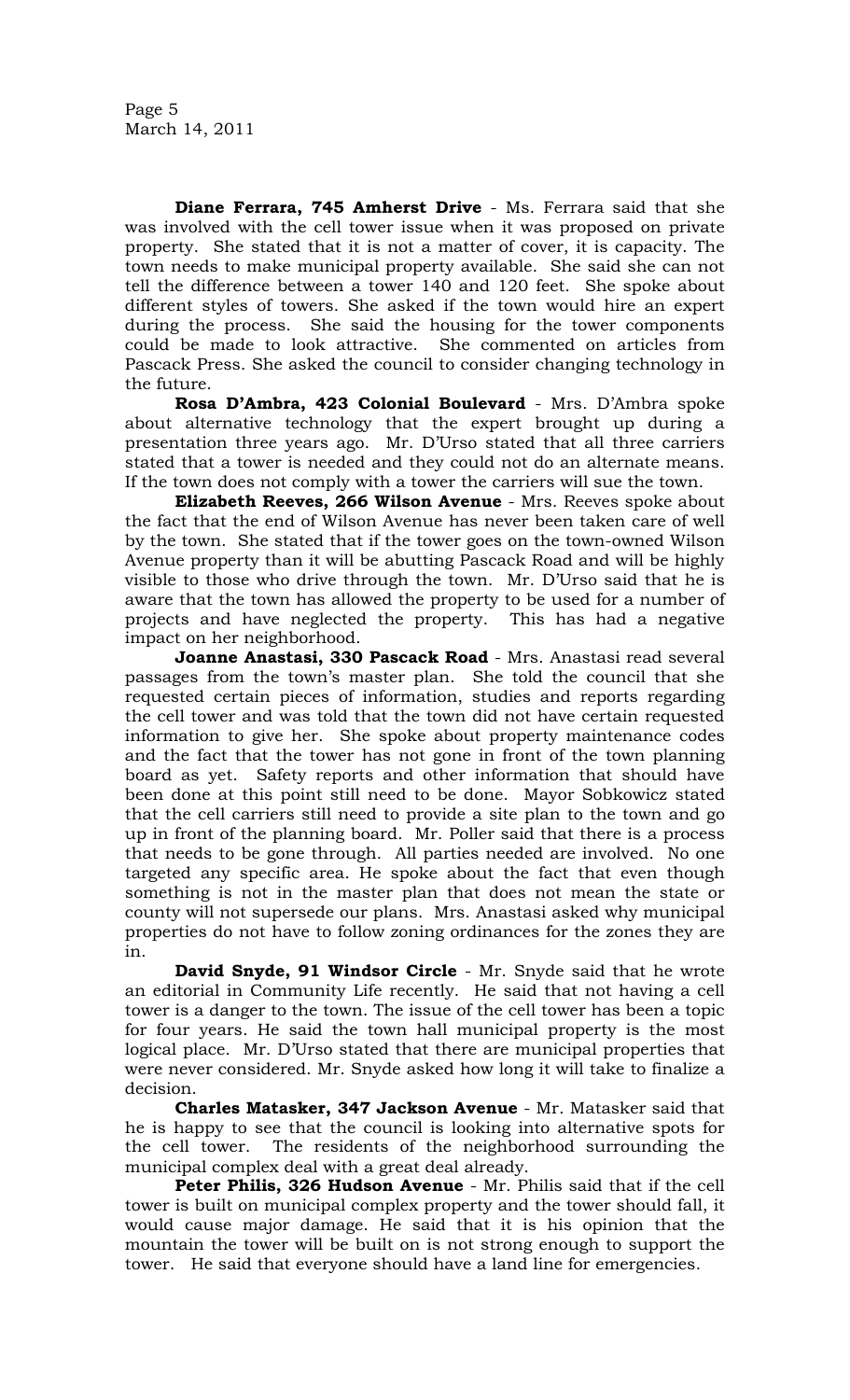Page 6 March 14, 2011

**Albert Cundall, 380 Jackson Avenue** - Mr. Cundall said that the property behind the post office might be a good location for the cell tower.

**Bea Napier, 324 Hudson Avenue** - Mrs. Napier said that has been on the ambulance corp. for 36 years. She stated that the ambulance has not missed a call at the shopping center. People can communicate when necessary. She said that she was at the weekend fire on Coolidge Avenue and it was very difficult for the emergency departments to maneuver on the cul-de-sac. The same would be true for the town hall complex.

**Jared Shapiro, 141 Windsor Circle** - Mr. Shapiro spoke about his satellite phone and that it is more reliable than his cell phone.

**Michael Ullman, 2 Clark Avenue** - Mr. Ullman asked why the town engineer had to become involved in a complaint about a problem on the Kourkoulakos property involving a downed landscaping fence and the runoff of mud. He stated that the engineer's fees are expensive compared to another worker who could come out to look at the situation. Mayor Sobkowicz said that the property owner is responsible for paying the engineer's fee and he was sent to make sure the property was in compliance with the planning board resolution. Mr. Ullman asked if the township uses police as couriers. Mayor Sobkowicz said they deliver the council packages. The packages are not ready for delivery until after the road department is gone for the day. Mayor Sobkowicz stated that the police have delivered the council packets for many years. Mr. Ullman asked about the police promotions and whether the topic was discussed with council prior to the appointments. Mayor Sobkowicz said that one was. She summarized her discussion with the council. Mr. D'Urso stated that he, the Mayor and other council members who attended the recent JIF meeting were told that they should look at trimming their town's police structure in a fiscally responsible way. He stated that the men who were promoted were deserving.

**Sandra Philips, 321 Hudson Avenue** - Mrs. Philips asked why the town would be sued if they do not go forward with the company whose bid was accepted. Mr. Poller stated that there are legal reasons why he can not answer that question. Mrs. Philips said that the street has to endure enough inconveniences. A cell tower is dangerous for the neighborhood. She also said that the residents in town that did not live in the immediate area were not being supportive.

**Steve Gagliano, 326 Jackson Avenue** - Mr. Gagliano said that his carrier is ATT and he has never dropped a call. He said that does not want to see the cell tower in his neighborhood.

Mr. Poller spoke about the ATT and Verizon bids in respect to the process of the bidding and how it was done as a further explanation to Mrs. Philips.

**Anthony Napier, 324 Hudson Avenue** - Mr. Napier spoke about the neighbor's house he sees when he looks out his window. He spoke about what he imagines the view will look like after the town tears down the house and the cell tower is erected.

**Lawrence Bernstock, 286 Woodfield Road** - Mr. Bernstock spoke about the need for help in three issues he and his neighbors are dealing with on the street. Season's is shuttling employees from the back parking lot of the BC Jewish Y late into the night. There is a rocket club that launches rockets in the parking lot, and Woodfield Road is being used as a speed strip. He is happy that the town is like Mayberry.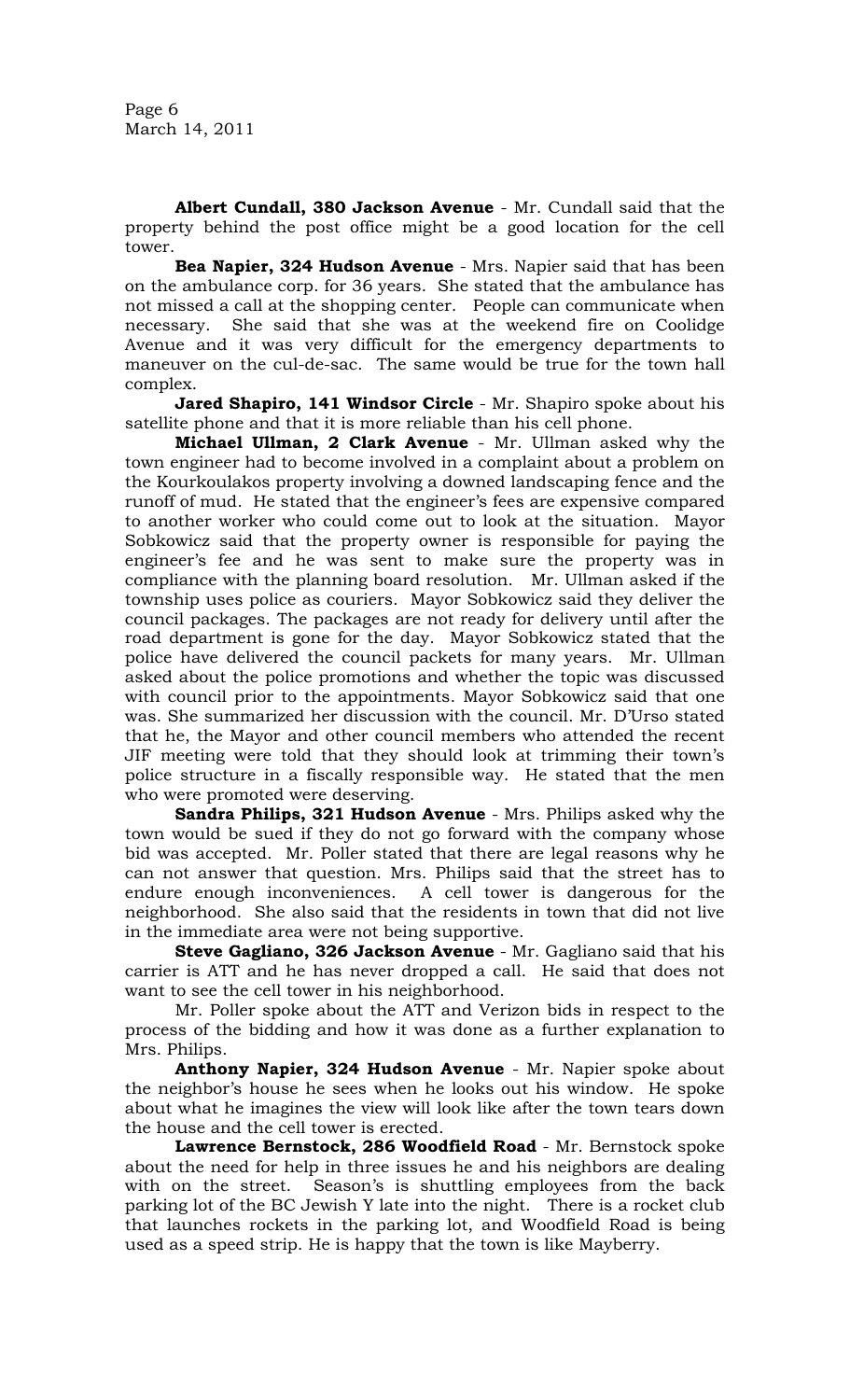Page 7 March 14, 2011

**Al Gillio, Wayne Place** - Mr. Gillio asked about the traffic study around Washington School. Dr. Cascio said that there will be a report when Mr. Goetz gets back into town.

**Diane Ferrara, 745 Amherst Drive** - Mrs. Ferrara asked about the plans to build a CVS on the corner of Pascack and Washington Avenue. Mayor Sobkowicz stated that the application is in front of the zoning board. She said that Mrs. Ferrara should attend the next zoning board meeting, March 15, 2011. Mrs. Ferrara said that she has started getting water on her property and into her basement. There was driveway work done at a neighbor's house near her and she feels that the problem comes from that. Mayor Sobkowicz told Mrs. Ferrara to give her number to Mrs. Chin to discuss the problem further.

**Jeff Rogers, 25 Woodfield Road** - Mr. Rogers asked why the Council meetings are not televised. Dr. Cascio stated that the Council was told that the main factor is the cost to the town as well as finding volunteers to record the meetings. Mr. Rogers said that he has an issue with speeding in town. He asked if the town had considered putting in the rubber speed bumps, as neighboring towns have done. Also, he said that the electronic speed counter was placed at Sussex and Woodfield Roads where drivers usually slow down. Mayor Sobkowicz stated that several traffic studies were done in the area and she would speak to Lt. Hackbarth about the past studies and possibly request a new one.

**Julie Lipnick, 184 Finnerty Place** - Mrs. Lipnick stated that the town needs a cell phone tower. She said that due to health and job reasons her family is in need of reliable service and service is very bad in her part of town. She said she was able to buy a booster from her cell carrier that is plugged into her computer and has increased the reception on the family's personal cell phones dramatically.

**Naseem Gilani, 316 Hudson Avenue** - Mrs. Gilani spoke about the lack of sidewalks for children to safely walk to and from the high school. She is glad to see that the town has a hired a crossing guard for the Pascack Road/Ridgewood Road intersection. She spoke about another area on Pascack Road near the shopping center that is also dangerous.

Rosa D'Ambra questioned the legality of limiting residents to only five minutes to speak during a public meeting. Mr. Poller stated that it is legal and is part of the town's rules of order.

Being no further questions or comments from the public, a motion was made by Mr. D'Urso, seconded by Mr. Beckmeyer to close the public portion of the meeting.

Ayes: Councilmen Beckmeyer, D'Urso, Hrbek, Cascio. Nays: None.

#### **ORDINANCES**

The Clerk read Ordinance 11-02 entitled: AN ORDINANCE UNDER CHAPTER 55 OF THE CODE OF THE TOWNSHIP OF WASHINGTON SETTING FORTH THE RATE OF COMPENSATION AND MANNER OF PAYMENT OF CROSSING GUARDS IN SAID MUNICIPALITY FOR THE YEAR 2011

A motion was made by Mr. Hrbek, seconded by Mr. Beckmeyer to introduce and pass Ordinance 11-02 at second reading by title. Ayes: Councilpersons Beckmeyer, D'Urso, Hrbek, Cascio Nays: None.

The following resolution was presented and adopted on a motion by Mr. Hrbek, seconded by Mr. Beckmeyer.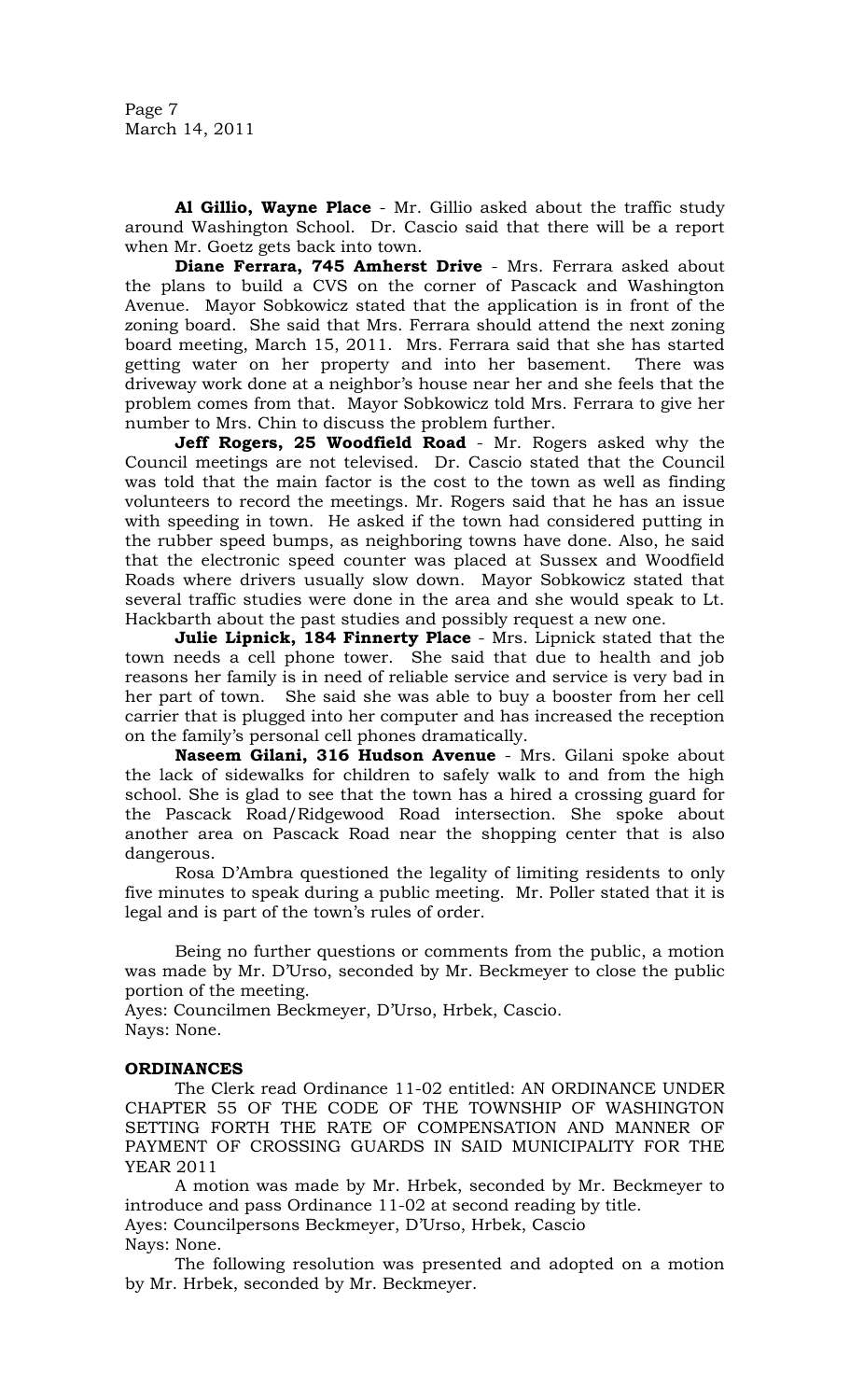Page 8 March 14, 2011

Ayes: Councilpersons Beckmeyer, D'Urso, Hrbek, Cascio Nays: None.

BE AND IT IS RESOLVED, by the Township Council of the Township of Washington that Ordinance No. 11-02 entitled: AN ORDINANCE UNDER CHAPTER 55 OF THE COSE OF THE TOWNSHIP OF WAHSINGHTON SETTING FORTH THE RATE OF COMPENSATION AND MANNER OF PAYMENT OF CROSSING GUARDS IN SAID MUNICIPALITY FOR THE YEAR 2011 be read on second reading and the public hearing be held thereon pursuant to law.

A motion was made by Mr. Hrbek, seconded by Mr. D'Urso to open the public hearing, and there being no comments or questions was closed on a motion by Mr. Hrbek, seconded by Mr. Beckmeyer. Ayes: Councilpersons Beckmeyer, D'Urso, Hrbek, Cascio Nays: None.

A motion was made by Mr. Hrbek, seconded by Mr. Beckmeyer to pass Ordinance 11-02 at second and final reading, submit same to the Mayor for her approval and thereafter be published according to law. Ayes: Councilpersons Beckmeyer, D'Urso, Hrbek, Cascio Nays: None.

The Clerk read Ordinance 11-05 entitled: AN ORDINANCE REQUIRING SNOW REMOVAL FROM AROUND FIRE HYDRANTS IN THE TOWNSHIP OF WASHINGTON

A motion was made by Mr. Hrbek seconded by Mr. D'Urso to introduce and pass Ordinance 11-05 at second reading by title. Ayes: Councilpersons Beckmeyer, D'Urso, Hrbek, Cascio Nays: None.

The following resolution was presented and adopted on a motion by Mr. Hrbek, seconded by Mr. Beckmeyer.

Ayes: Councilpersons Beckmeyer, D'Urso, Hrbek, Cascio Nays: None.

BE AND IT IS RESOLVED, by the Township Council of the Township of Washington that Ordinance No. 11-05 entitled: AN ORDINANCE REQUIRING SNOW REMOVAL FROM ARUND FIRE HYDRANTS IN THE TOWNSHIP OF WASHINGTON be read on second reading and the public hearing be held thereon pursuant to law.

A motion was made by Mr. Hrbek, seconded by Mr. D'Urso to open the public hearing.

Ayes: Councilpersons Beckmeyer, D'Urso, Hrbek, Cascio Nays: None.

**Michael Ullman, 2 Clark Avenue** - Mr. Ullman asked what the penalties would be for not obeying the ordinance. Mr. Poller stated that the penalties follow an ordinance that generally states that it is up to the municipal judge and it is determined at his discretion. Mr. Ullman asked who is responsible for enforcing the ordinance. Mr. Poller said that the police are generally responsible for enforcing violations but they do not always have time. Mr. Ullman stated that he supports the ordinance.

**John Hannan 564 Jackson Avenue** - Mr. Hannan stated that there was a recent ice storm where he had a difficult time clearing his fire hydrant. He asked if there were any provisions in place to help residents such as seniors, who can not clear the hydrants on their property. He asked if there is a phone number for the people to call when they need help or for those who are not able to do it themselves. Mrs. Chin said that people can call the administrator's office. Mrs. Sobkowicz stated that the fire department knows where hydrants are and they are able to clear one quickly if it is needed.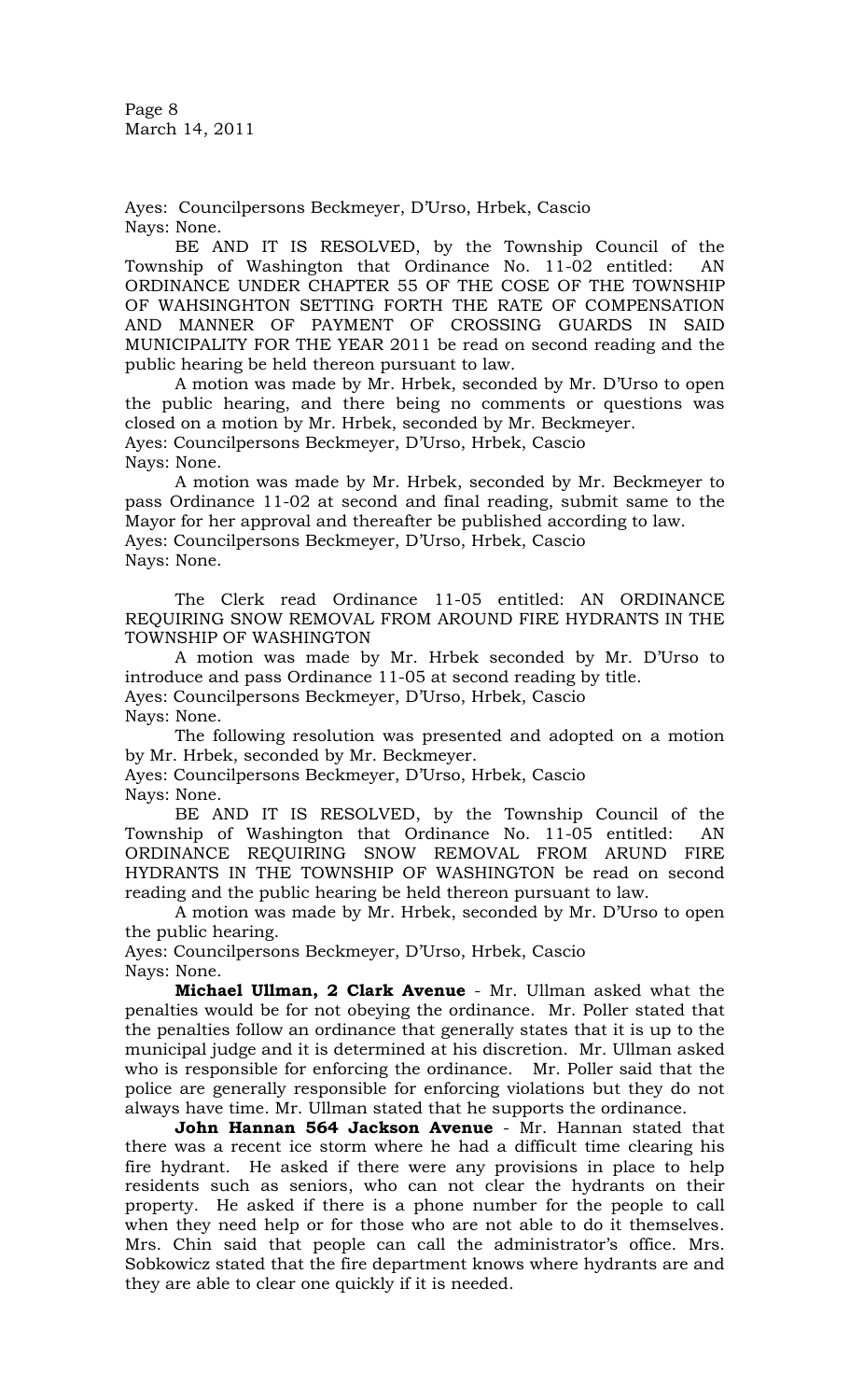Page 9 March 14, 2011

**David Snyde, 91 Windsor Circle** – Mr. Snyde suggested that the boy scouts may want to get involved as a service project.

Mr. Beckmeyer asked if the ordinance corresponds with the 12 hour sidewalk ordinance. Everyone agreed that it did.

The public portion was closed on a motion by Mr. Hrbek, seconded by Mr. Beckmeyer.

Ayes: Councilpersons Beckmeyer, D'Urso, Hrbek, Cascio Nays: None.

A motion was made by Mr. Hrbek, seconded by Mr. Beckmeyer to pass Ordinance 11-05 at second and final reading, submit same to the Mayor for her approval and thereafter be published according to law. Ayes: Councilpersons Beckmeyer, D'Urso, Hrbek, Cascio Nays: None.

The Clerk read Ordinance 11-03 entitled: AN ORDINANCE AMENDING FEES FOR RECREATION DEPARTMENT ACTIVITES.

A motion was made by Mr. Beckmeyer, seconded by Mr. D'Urso to introduce and pass Ordinance 11-03 at first reading by title. A conversation ensued between Council discussing instructional teams paying at a lower rate. Mr. Poller advised that the council could pass and, in the future, another ordinance to amend this one could be passed. Mr. D'Urso agreed that the ordinance should be passed now and to take Mr. Poller's advise of amending it next year.

Ayes: Councilpersons Beckmeyer, D'Urso, Hrbek, Cascio Nays: None.

The following resolution was presented and adopted on a motion by Mr. Hrbek, seconded by Mr. D'Urso.

Ayes: Councilpersons Beckmeyer, D'Urso, Hrbek, Cascio

Nays: None.

WHEREAS, Ordinance No.11-03 entitled: AN ORDINANCE AMENDING FEES FOR RECREATION DEPARTMENT ACTIVITIES was introduced and passed at first reading by title at a meeting of the Township Council of the Township of Washington on the 14th day of March, 2011.

NOW, THEREFORE, BE IT RESOLVED, that further consideration for final passage and public hearing of said ordinance shall be held on

the 28th day of March, 2011 at 7:30 o'clock in the evening, prevailing time, or as soon thereafter as said matter can by reached in the Municipal Building, Pascack Road, Township of Washington, NJ at which time and place all persons who may be interested will be given an opportunity to be heard concerning said ordinance;

BE IT FURTHER RESOLVED, that the Township Clerk is authorized to advertise in the Ridgewood News a newspaper circulated in this Township, the introduction and notice of further consideration for final passage and public hearing of this ordinance as required by law. Ayes: Councilpersons Beckmeyer, D'Urso, Hrbek, Cascio

Nays: None.

Mr. D'Urso requested that Ordinance 11-04 be tabled at this time. It was agreed that the topic would be tabled.

# **CONSENT AGENDA**

The Consent Agenda was presented and adopted on a motion by Mr. D'Urso, seconded by Mr. Hrbek.

Ayes: Councilmen Beckmeyer, D'Urso, Hrbek, Cascio. Nays: None.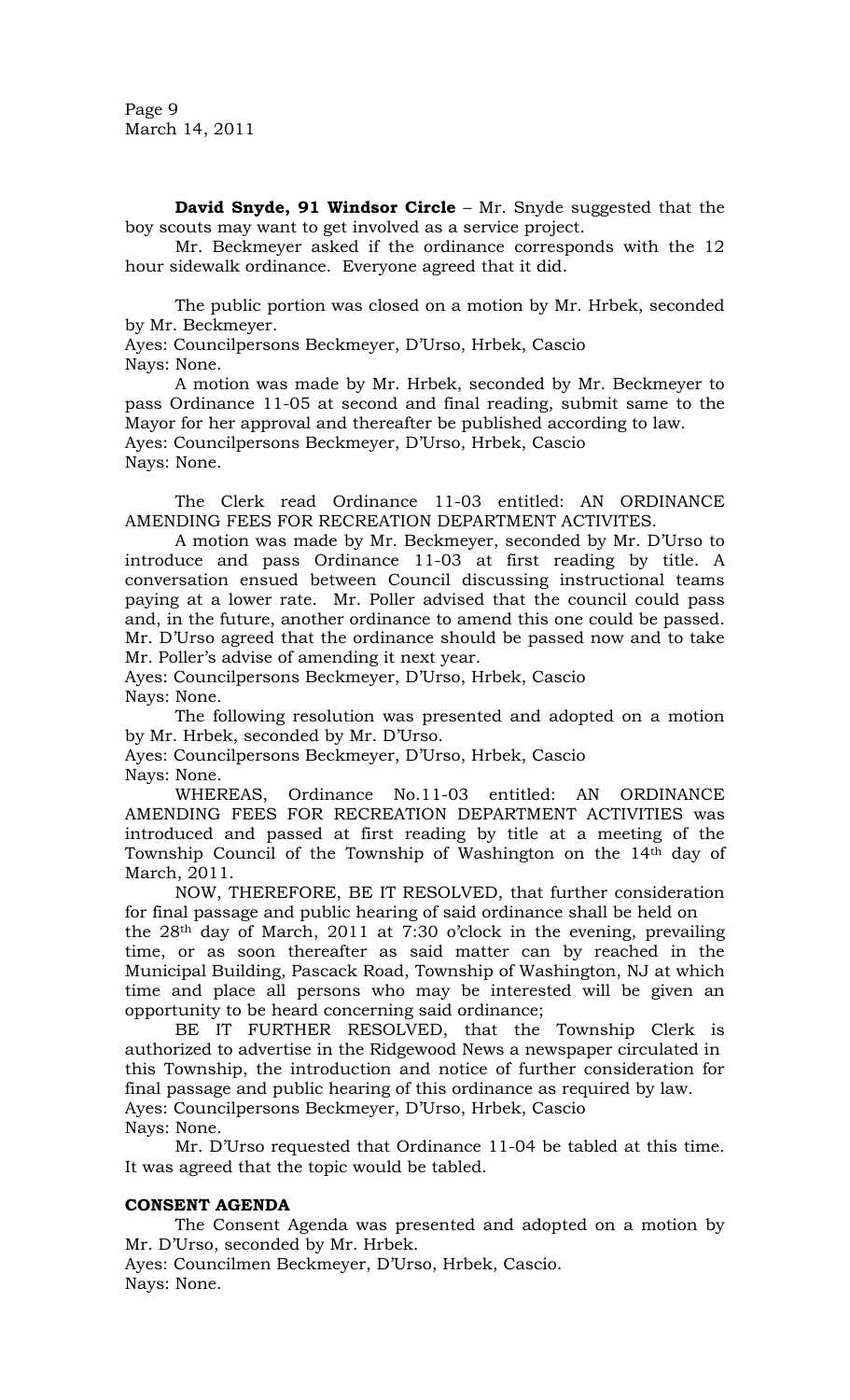Page 10 March 14, 2011

The following resolutions were part of the Consent Agenda and were made available to the Governing Body and the Public prior to the meeting.

WHEREAS, Laura Weinberg posted engineering escrow on premises known as Block 3206, Lot 9, 2601 Cleveland Avenue; and

WHEREAS, Ms. Weinberg is withdrawing here application to construct a retaining wall as per her letter dated March 2, 2011,

NOW, THERE FORE, BE IT RESOLVED, that the Township Treasurer of the Township of Washington is authorized to refund the balance of the escrow money in the amount of \$853.00 to the above.

WHEREAS, an overpayment was received for Block 4212, Lot 10, 550 Howard Street, owner, Thomas Lavin for the 1st quarter 2011. Payments were received on February 3, 2011 by Title Company (\$2,467.00) and on February 8, 2011, (\$2,467.00) paid by lender of record. Title Company has provided authorization to refund homeowner directly and:

WHEREAS, under the New Jersey Statute N.J.S.A. 54:3-27.2, overpayments must be refunded:

NOW THEREFORE, BE IT RESOLVED*,* by the Township Council of the Township of Washington, New Jersey that the Chief Financial Officer, Jacqueline Do, be authorized to issue a refund to:

> Thomas Lavin, II 550 Howard Street Washington Township, NJ 07676

REFUND: \$ 2,467.00

WHEREAS, an overpayment was received for Block 3201, Lot 2, C317, owner James Gunther, 80-317 Ridgewood Road, for the 4th<sup>d</sup> quarter 2010. Said property was awarded a tax reduction due to a successful tax appeal. The credit of \$485.26 was transferred to 1<sup>st</sup> quarter 2011, creating an overpayment. Bank has authorized to refund homeowner directly and:

WHEREAS, under the New Jersey Statute 54:3-27.2, overpayments from a successful tax appeal must be refunded:

NOW THEREFORE, BE IT RESOLVED*,* by the Township Council of the Township of Washington, New Jersey that the Chief Financial Officer, Jacqueline Do, be authorized to issue a refund to:

James W. Gunther

80-317 Ridgewood Road

Twp. of Washington, NJ 07676

Tax Appeal Refund Due Homeowner: \$ 485.26

WHEREAS, there exists a need for Blood Borne Pathogen Services; and

WHEREAS, the maximum amount of the contract is not to exceed \$3,000. Funds are available and will be certified to by the Treasurer prior to their expenditure; and

WHEREAS, the local Public Contracts Law requires that a Resolution authorizing the award of contracts for "Professional Services" without competitive bids and the contract itself must be made available for public inspection;

NOW, THEREFORE, BE IT RESOLVED, by the Township Council of the Township of Washington as follows: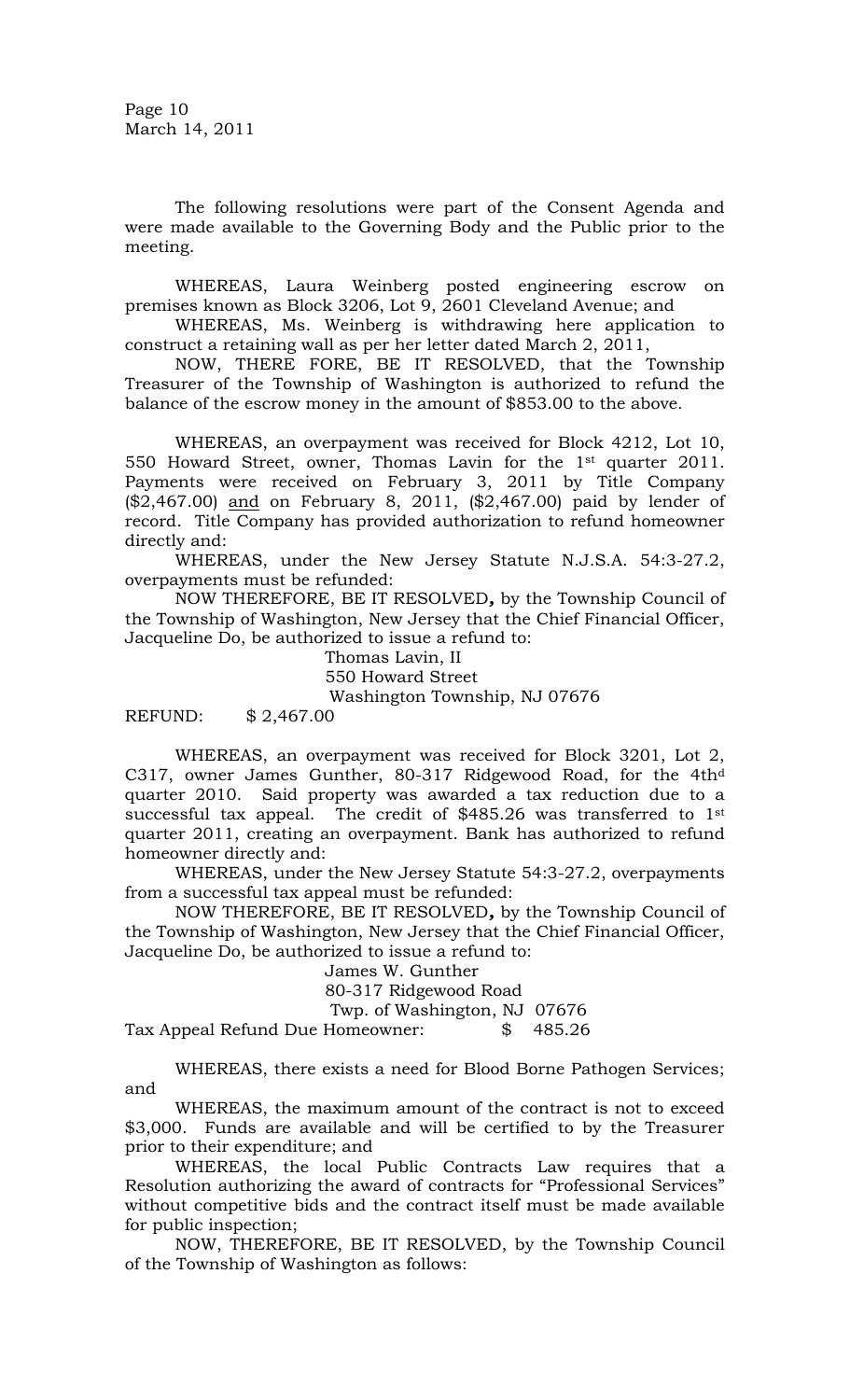- 1. That the Mayor and Township Clerk are hereby authorized and directed to execute and agreement with County of Bergen, Department of Health Services.
- 2. This contract is awarded without competitive bidding as a Professional Service in accordance with N.J.S.A. 40A:ll-5(1) (a) of the local Public Contracts Law because the services to be performed are a recognized profession regulated by law; and Notice of this action shall be printed once in a local newspaper.

BE AND IT IS RESOLVED, BY THE Township Council of the Township of Washington that the Council hereby memorializes the vote to consent to the appointment of Lilly Chin, Acting Business Administrator for a term beginning 3/01/11 and ending 12/31/11.

WHEREAS, the Township of Washington (the "Township") received quotes fro services in connection with e-commerce payment participation; and

WHEREAS, the Township Council has determined that the quotation submitted by "capturepoint.com" with an address of 215 East Ridgewood avenue, New Jersey, represents the lowest responsible quotation;

NOW, THEREFORE, BE IT RESOLVED, that the Township Council of the Township of Washington hereby accepts the quote from ―capturepoint.com‖ in connection with e-commerce payment participation, with an initial fee of \$3,797.00 for the first year and \$2,499.00 for the second year and for such further years as the Township shall determine at its option.

WHEREAS, permission is required by the Director of the Division of Local Government Services for approval as a dedication by rider of revenues received by a Municipality when the revenue is not subject to reasonably accurate estimates in advance; and

WHEREAS, N.J.S. A. 40A:4-39 provides that the Director of the Division of Local Government Services may approve expenditures 9or monies by dedication by rider.

NOW, THEREFORE, BE IT RESOLVED, by the Governing Body of the Township of Washington as follow:

1. The Township Council does hereby request permission of the Director of the Division of Local Government Services to pay expenditures under the provisions N.J.S. A. A.roA:4-39, as amended by P.L. 1999, C.292 for the exclusive purpose of depositing and expending funds paid by individuals to offset the costs of operating municipal "penalty based" programs in the Uniform Fire Safety Department and Fire Department inspections.

BE IT FURTHER RESOLVED, that the Municipal Clerk is hereby directed to forward two certified copies of this resolution to the Director of the Division of Local Government Services.

WHEREAS, the Township of Washington was names as a Defendant in an action in the Superior Court of New Jersey, Smith v. Township of Washington, et al, Docket Number BER-L-2122-10; and

WHEREAS, the interests of the Township of Washington were being represented by the firm of Thomas B. Hanrahan & Associates, LLC, appointed counsel by the Joint Insurance Fund; and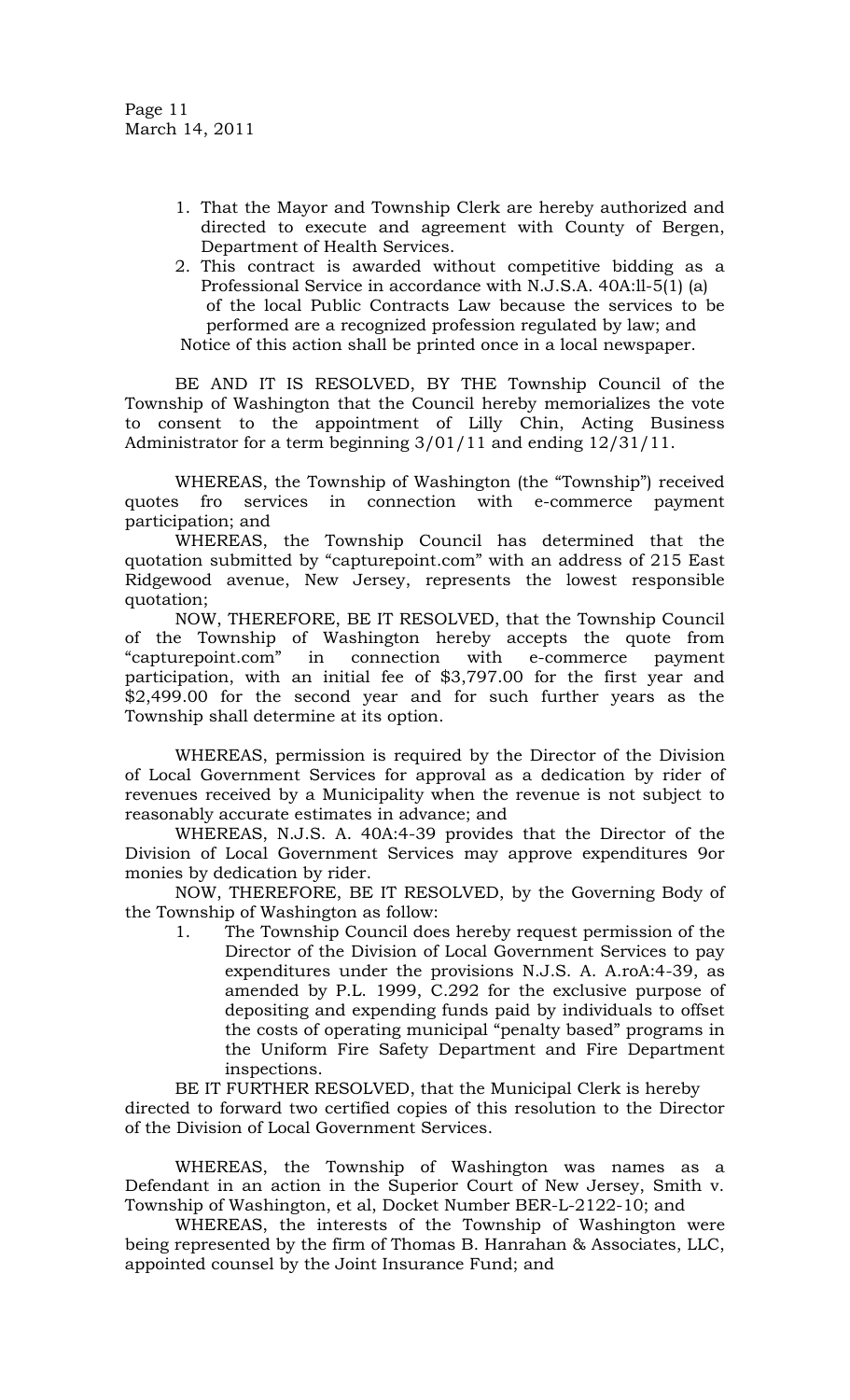Page 12 March 14, 2011

WHEREAS, a settlement of the subject lawsuit was negotiated by the aforesaid counsel, the terms of which were conveyed to the Township Council; and

WHEREAS, the Township Council has deliberated upon the terms of settlement and has determined that it is in the best interest of the

Township of Washington to enter into the n3gotiated settlement with Sergeant John Ryan Smith; and

WHEREAS, Sergeant John Ryan Smith has agreed to the terms of the proposed settlement;

NOW, THEREFORE, BE IT RESOLVED, by the Township Council of the Township of Washington as follows:

- 1. The terms of settlement of the subject lawsuit, Smith v. Township of Washington, et al., Docket Number BER-L-2122-10 as set forth in that certain Release and Addendum to Release attached hereto be and are hereby accepted by the Township of Washington.
- 2. The Township Council hereby authorizes the Mayor to execute and deliver the Release and Addendum to Release on behalf of the Township, and to take all appropriate action in conformity therewith.
- 3. The Township Council acknowledges that Sergeant John Ryan Smith shall, under the terms of the settlement, execute the appropriate resignation/retirement form, indicating that his resignation/retirement shall be effective no late than March 31, 2011, and that he is utilizing all unused vacation days to continue his salary until March 31, 2011, at which time Sergeant John Ryan Smith's retirement will become effective.
- 4. The Township Council further acknowledges that Sergeant John Ryan Smith has not waived his right to receive all retirement benefits that he would normally receive upon his resignation/retirement if the subject lawsuit had not been instituted; and that Sergeant John Ryan Smith will receive any and all benefits/payments upon his resignation/retirement which he would normally be entitled to pursuant to the collective bargaining agreement between the Township and New Jersey State Policemen's Benevolent Association, Inc., Pascack Valley Local No. 206, Township practice/policy, and state law as per the terms of the Release and Addendum to Release.

After the Consent Agenda was approved the 6 temporary fund request resolutions were discussed and all the questions were resolved. A motion was made by Mr. D'Urso, seconded by Mr. Beckmeyer to pass the following resolutions:

Ayes: Councilpersons Beckmeyer, D'Urso, Hrbek, Cascio Nays: None

WHEREAS, an emergent condition has arisen with respect to providing sufficient money for the payment as stated below and no adequate provision has been made in the 2011 Temporary Appropriations for the aforesaid purpose, and N.J.S. 40A:4-20 provides for the creation of an emergency temporary appropriation for the purpose above mentioned; and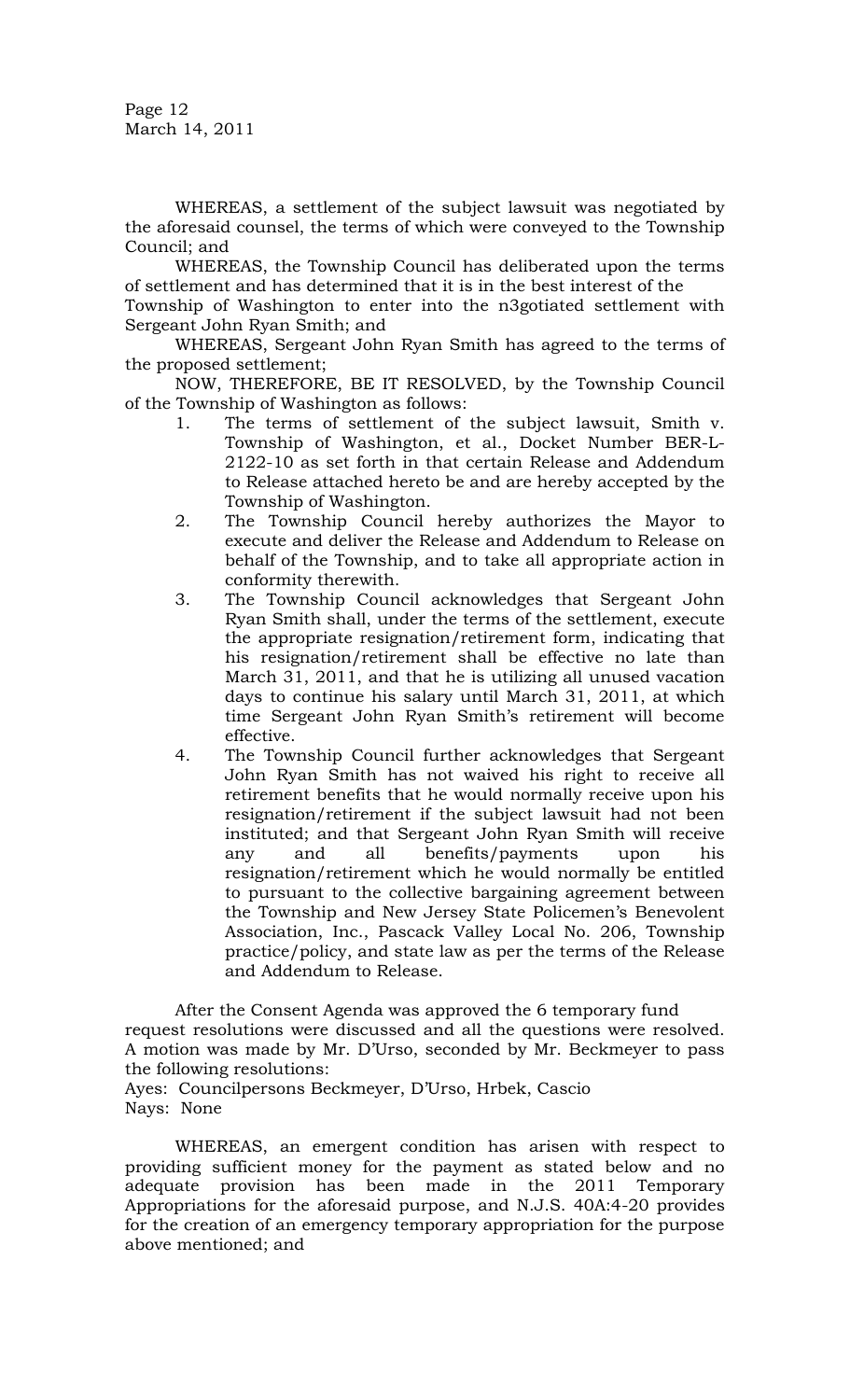Page 13 March 14, 2011

WHEREAS, the total temporary budget resolutions adopted in the year 2011 pursuant to the provisions of Chapter 96, P.L. 1951 (N.J.S. 40 A:4-20) including this resolution total \$3,101,186.00 exclusi9ve of debt service; and

NOW, THEREFORE BE IT RESOLVED that in accordance with the provisions of N.J.S.40AS:4-20;

An emergency temporary appropriation be and the same is hereby made for the following:

Fire Dept.-Sidewinder Stabilization Systems-Grant \$2,320.00

BE IT FURTHER RESOLVED, that a copy of this resolution be forwarded to the Director of the Division of Local Government Services.

WHEREAS, an emergent condition has arisen with respect to providing sufficient money for the payment as stated below and no adequate provision has been made in the 2011 Temporary Appropriations for the aforesaid purpose, and N.J.S. 40A:4-20 provides for the creation of an emergency temporary appropriation for the purpose above mentioned; and

WHEREAS, the total temporary budget resolutions adopted in the year 2011 pursuant to the provisions of Chapter 96, P.L. 1951 (N.J.S. 40 A:4-20) including this resolution total \$3,101,186.00 exclusi9ve of debt service; and

NOW, THEREFORE BE IT RESOLVED that in accordance with the provisions of N.J.S.40AS:4-20;

An emergency temporary appropriation be and the same is hereby made for the following:

| $101 \text{ cm}$ $1010 \text{ m}$ |              |
|-----------------------------------|--------------|
| Group Insurance for Employees     | \$180,000.00 |
| Maintenance of Library            | 25,000.00    |
| Social Security                   | 28,000.00    |
| Gasoline & Diesel                 |              |
| Police                            | 20,000.00    |
| Dept. of Municipal Facilities     | 20,000.00    |
| Senior Van                        | 1,000.00     |
| Municipal Clerk                   |              |
| Salary & Wages                    | 10,800.00    |
| Dept. of Administration           |              |
| Salary & Wages                    | 20,000.00    |
| Dept. of Finance                  |              |
| Treasurer                         |              |
| Salary & Wages                    | 25,000.00    |
| Dept. of Law                      |              |
| Salary & Wages                    | 20,000.00    |
| State Uniform Const. Code         |              |
| Salary & Wages                    | 20,000.00    |
| Dept. of Recreation               |              |
| Salary & Wages                    | 5,700.00     |
| Other Expense                     | 15,000.00    |
| Municipal Court                   |              |
| Salary & Wages                    | 15,000.00    |
| Mayor                             |              |
| Salary & Wages                    | 2,213.00     |
| Township Council                  |              |
| Salary & Wages                    | 6,972.00     |
| Fire Department                   |              |
| Preventive Maint. Of Fire Equip.  | 8,000.00     |
|                                   |              |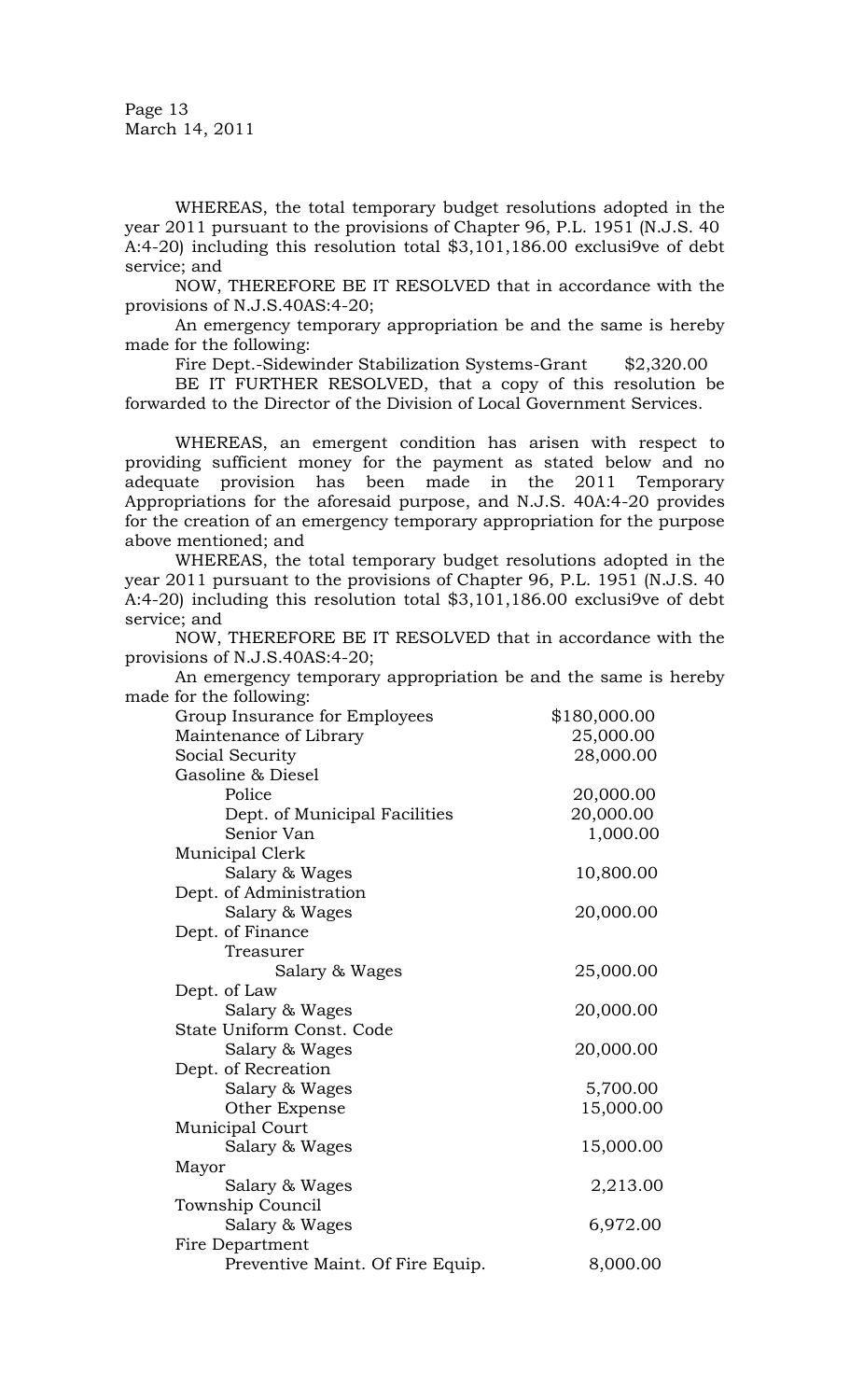BE IT FURTHER RESOLVED, that a copy of this resolution be forwarded to the Director of the Division of Local Government Services.

WHEREAS, an emergent condition has arisen with respect to providing sufficient money for the payment as stated below and no

adequate provision has been made in the 2011 Temporary Appropriations for the aforesaid purpose, and N.J.S. 40A:4-20 provides

for the creation of an emergency temporary appropriation for the purpose above mentioned; and

WHEREAS, the total temporary budget resolutions adopted in the year 2011 pursuant to the provisions of Chapter 96, P.L. 1951 (N.J.S. 40 A:4-20) including this resolution total \$3,101,186.00 exclusi9ve of debt service; and

NOW, THEREFORE BE IT RESOLVED that in accordance with the provisions of N.J.S.40AS:4-20;

An emergency temporary appropriation be and the same is hereby made for the following:

Public Employees Retirement System \$171,000.00

Police & Firemens Retirement System \$661,893.00

BE IT FURTHER RESOLVED, that a copy of this resolution be forwarded to the Director of the Division of Local Government Services.

WHEREAS, an emergent condition has arisen with respect to providing sufficient money for the payment as stated below and no adequate provision has been made in the 2011 Temporary Appropriations for the aforesaid purpose, and N.J.S. 40A:4-20 provides for the creation of an emergency temporary appropriation for the purpose above mentioned; and

WHEREAS, the total temporary budget resolutions adopted in the year 2011 pursuant to the provisions of Chapter 96, P.L. 1951 (N.J.S. 40 A:4-20) including this resolution total \$3,101,186.00 exclusi9ve of debt service; and

NOW, THEREFORE BE IT RESOLVED that in accordance with the provisions of N.J.S.40AS:4-20;

An emergency temporary appropriation be and the same is hereby made for the following:

Public Health Emergency Response/H1N1 Grant \$10,000.00

BE IT FURTHER RESOLVED, that a copy of this resolution be forwarded to the Director of the Division of Local Government Services.

WHEREAS, an emergent condition has arisen with respect to providing sufficient money for the payment as stated below and no adequate provision has been made in the 2011 Temporary Appropriations for the aforesaid purpose, and N.J.S. 40A:4-20 provides for the creation of an emergency temporary appropriation for the purpose above mentioned; and

WHEREAS, the total temporary budget resolutions adopted in the year 2011 pursuant to the provisions of Chapter 96, P.L. 1951 (N.J.S. 40 A:4-20) including this resolution total \$3,101,186.00 exclusi9ve of debt service; and

NOW, THEREFORE BE IT RESOLVED that in accordance with the provisions of N.J.S.40AS:4-20;

An emergency temporary appropriation be and the same is hereby made for the following:

Municipal Alliance – State Share  $$7,635.00$